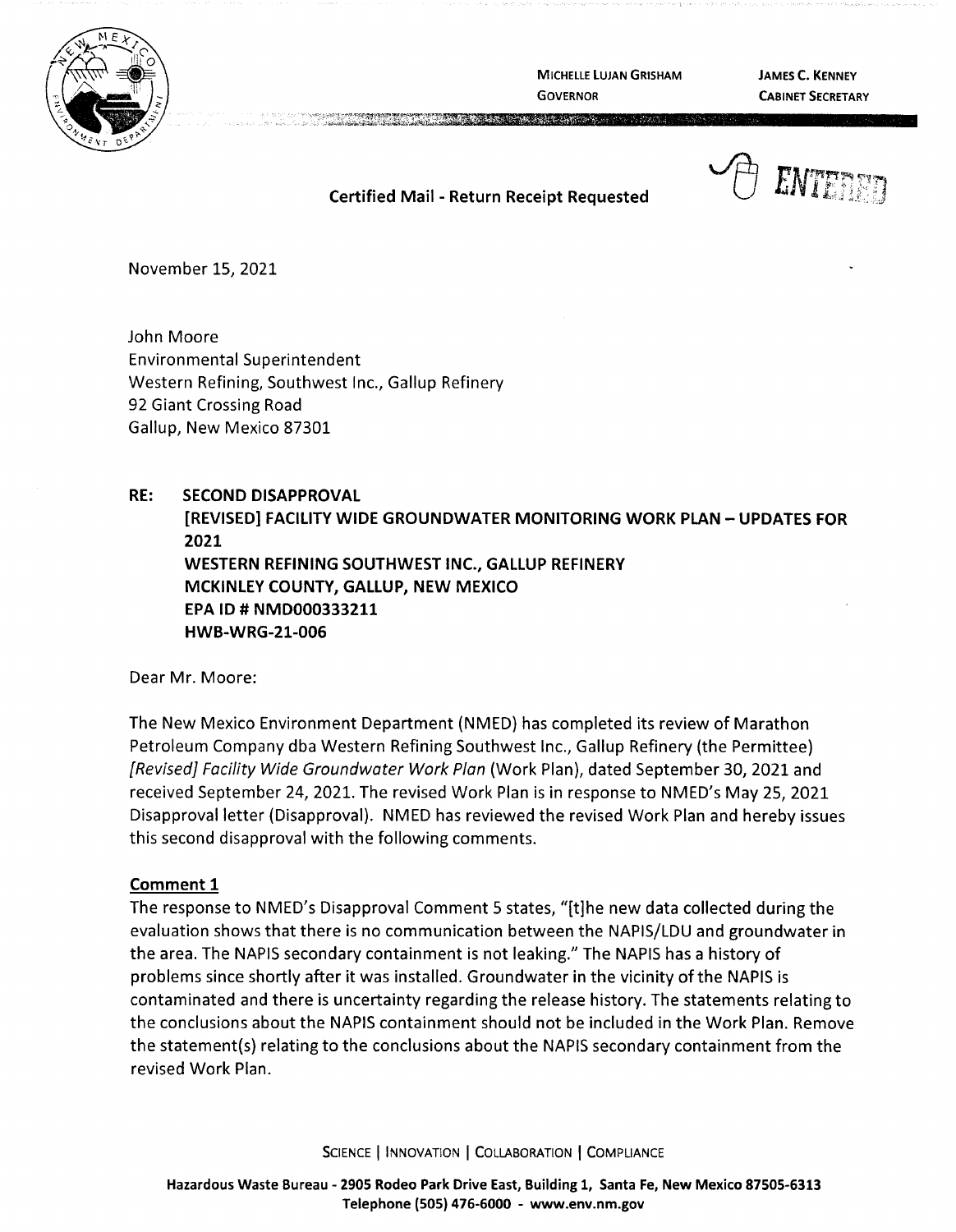## **Comment 2**

The response to NMED's Disapproval Comment 7 states, "[i]f SPH recovery system wells (OW-13, OW-14, OW-29, OW-30, RW-1, RW-2, RW-5, and RW-6) do not have measurable SPH, the recovery system will be removed from the well and the well sampled." Whether or not certain wells contain measurable separate phase hydrocarbon (SPH), the Permittee is required to halt the operation of the SPH recovery system prior to gauging and sampling events. This allows the groundwater to equilibrate and provides more accurate data from these wells. Gauging data must be collected from these wells regardless of the presence/absence of measurable SPH. Include the provisions in the revised Work Plan.

## **Comment 3**

The response to NMED's Disapproval Comment 9 states, "[w]ell OW-13A was proposed to be installed near OW-13 to address concerns that OW-13 may be a migration pathway for constituents (e.g., MTBE) to move vertically downward to the Sonsela aquifer (NMED 2018, Comment 18.4). Water was not observed in the boring and the well was not installed. However, soil samples were collected. Given that water was not observed in the shallow zone, it is not expected that there would be any downward migration of contaminants into the Sonsela." NMED's Disapproval Comment 9 directed the Permittee to collect monitoring data from well OW-13. This comment is not addressed by the Permittee's statement. Address the comment in the revised Work Plan. Based on the Permittee's statement, well OW-13A could not be installed; however, the details of the activities of this particular installation of new wells, abandonment of existing wells, and vertical migration as related to the determination of MTBE to the Sonsela is required to be submitted separately from the Work Plan. The Permittee's response to NMED's Disapproval Comments 10 and 12 states that "the information regarding the installation of well OW-13A will separately be submitted to NMED by **October 13, 2021."**  Provide the submittal that discusses the installation of the well OW-13A or submit an extension request for submitting the document.

## **Comment 4**

The response to NMED's Disapproval Comment 10 states, "six wells were plugged and abandoned and replaced because the well screens have been historically submerged (NMED 2018, Comment 40; NMED 2019b, Comment 4). Wells MKTF-01R, MKTF-02R, MKTF-04R, MKTF-17R, MKTF-18R, and RW-2R were installed adjacent to the original well locations." Comment 3 of the NMED's September 14, 2021 Approval with Modifications Hydrocarbon Seep Interim Measures 2021 Second Quarter Status Report (September 2021 Approval with Modifications) states, "[e]xisting wells MKTF-1, MKTF-2, MKTF-4, MKTF-17, and MKTF-18 must not be plugged and abandoned; they must be preserved at this time. Furthermore, the replacement wells must be installed adjacent to the existing wells. NMED will evaluate the abandonment of the existing wells once the data collected from the existing and replacement wells are compared and evaluated. The Permittee must monitor the existing and replacement wells (once they have been installed) and submit the evaluation in a future status report." State whether these wells were plugged and abandoned prior to the receipt of NMED's September 2021 Approval with

' *!\,*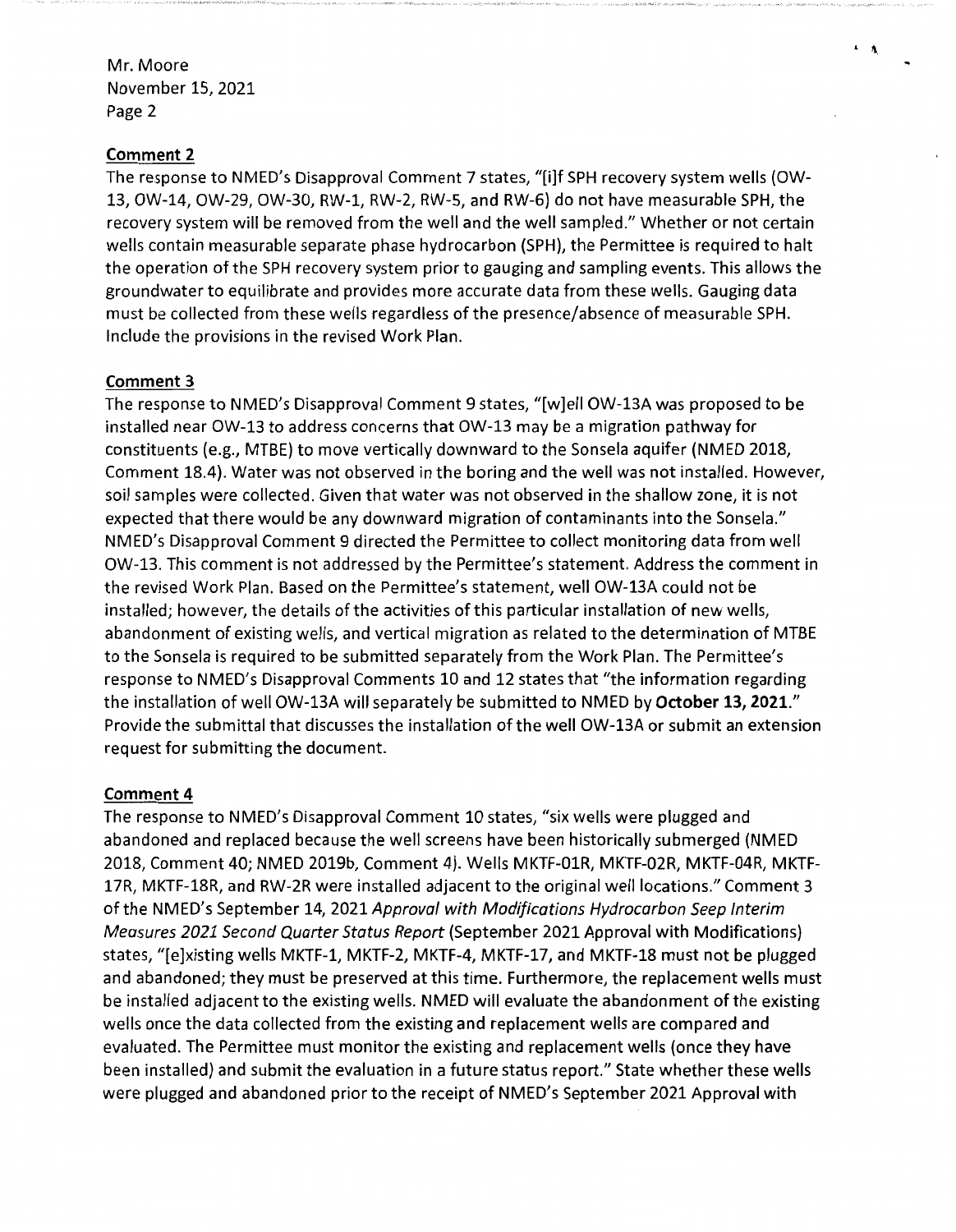**j** •

Modifications in the revised Work Plan. The Permittee is reminded that Section IV.C.3 (Facility Wide Groundwater Monitoring Reports) of the October 2013 RCRA Permit (modified September 2017) requires that "[t]he Permittee shall submit to NMED a Facility-Wide Groundwater Monitoring Report [that] describes all the groundwater monitoring activities, including all well abandonment procedures and activities, conducted in the previous year." Furthermore, the Permittee is reminded that "[a]II well abandonment must be conducted in accordance with 19.27.4 NMAC" as required by Section IV.K.6 (Well Abandonment) of the Permit. The Permittee must not plug and abandon any additional existing wells prior to notifying NMED and receiving a concurrence.

## **Comment 5**

The response to NMED's Disapproval Comment 13 states, "NMED included BW-5B and PW-3 in their approval statement, however, this appears to be a typo and has not been included in the sampling frequency change. Because NMED has not approved changing the frequency of sampling for BW-5B, BW-5C, and PW-3, Table 5-2 has been revised by removing the request for annual in the 2021 Frequency column." NMED's Disapproval Comment 13 did contain a typographical error and the sampling frequency for wells BW-5B, BW-5C, and PW-3 must remain quarterly. No response or revision is required.

### **Comment 6**

The response to NMED's Disapproval Comment 14 states, "[i]n addition, every compound reported by the laboratory and detected above respective detection limit will be included in the 2021 report. Tables 5-4 and 5-5 have been revised." Although the Permittee states that every compound reported by the laboratory that is detected above the respective detection limit will be reported, Tables 5-4 (Proposed Modifications to the Analyte List) and 5-5 (Analyte List) list a limited number of analytes under the categories of volatile organic compounds (VOCs) and semi-volatile organic compounds (SVOCs). For example, only acetone and methylene chloride are listed as analytes under the category of VOC for wells MW-1 through -5. Although it is unnecessary to list every compound analyzed by the analytical method in each category, Tables 5-4 and 5-5 must be revised to:

- a. remove analytes listed in each category
- b. indicate the analytical methods utilized (e.g., EPA Methods 82608/8011 for voes/ethylene dibromide and 8270C/8270 SIM for SVOCs/1,4-dioxane) for each well; and
- c. BTEX and MTBE must not be listed separately from the category of VOCs because EPA Method 8260B includes BTEX and MTBE.

The same issues were identified in Table 5-3 (2020 Groundwater Monitoring Schedule). Revise Tables 5-3, 5-4, and 5-5, where applicable, in the revised Work Plan.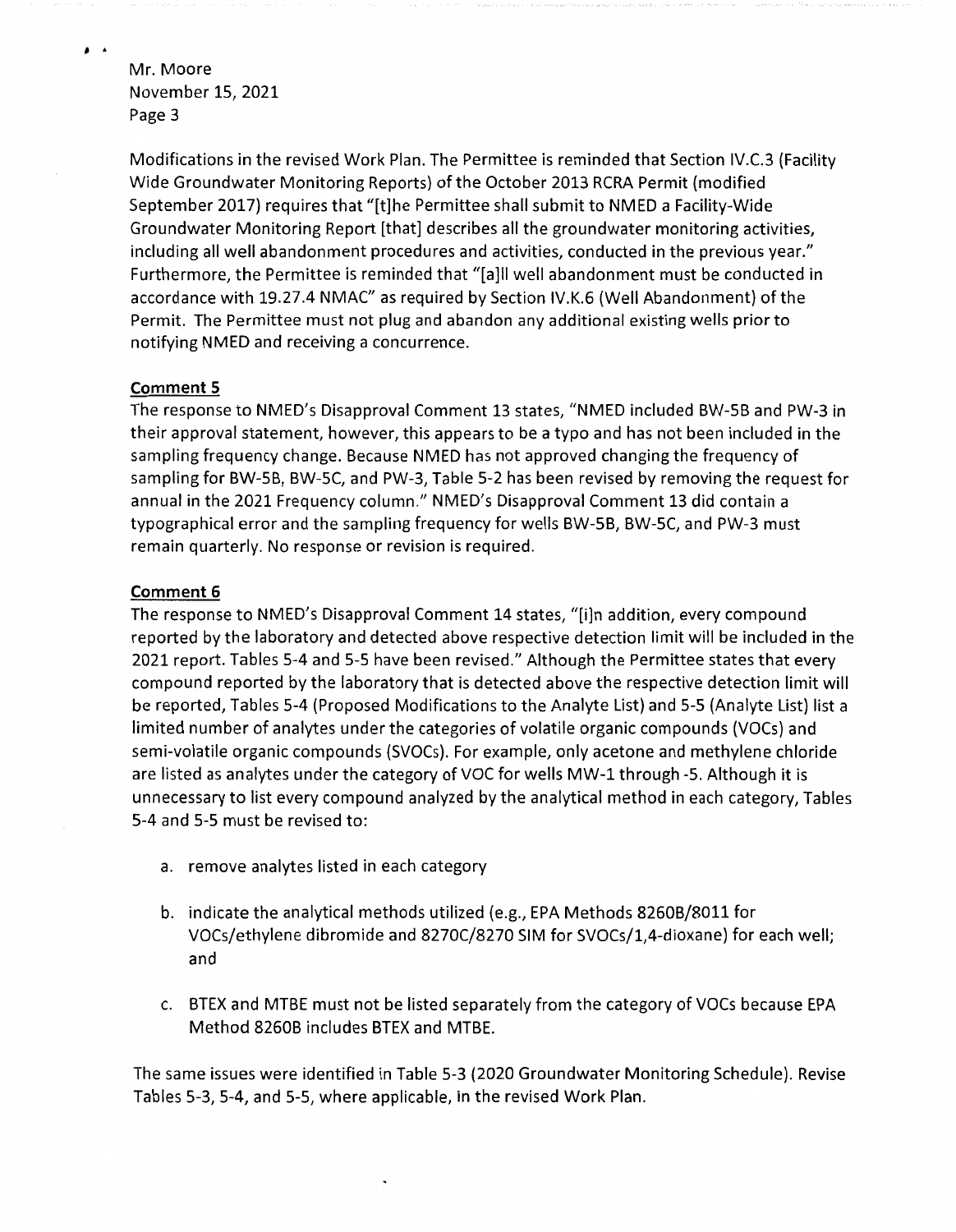## **Comment 7**

The response to NMED's Disapproval Comment 15 states, "[t]he Refinery agrees that every compound reported by the laboratory and detected above the respective detection limit will be included in the 2021 report. The Refinery disagrees with redundant analyses for any constituent. An analyte should be measured with the method most applicable to their chemical characteristics. While naphthalene, 1-methyl naphthalene, and 2-methyl naphthalene can be measured using either method 8260 {VOCs) and method 8270 {SVOCs), method 8270 is the most applicable." Although the Permittee has agreed with reporting every compound reported by the laboratory that is detected above the respective detection limit, there is disagreement with reporting naphthalene, 1-methyl naphthalene, and 2-methyl naphthalene analyzed and reported by EPA Method 8260. Report every compound reported by the laboratory that is detected above the respective detection limit regardless of the analytical method. An applicability of analytical methods for particular analytes may be discussed in the text of the reports, if any discrepancy is identified at that time; however, an omission of particular analytes from reporting is not acceptable. Revise applicable sections of the Work Plan accordingly.

 $\cdot$   $\cdot$ 

# **Comment 8**

NMED's Disapproval Comment 16 states, "[p]revious groundwater monitoring reports do not appear to include total anions or cations data and an associated discussion. Provide a clarification in the response letter and revise the Work Plan for clarity." The Permittee's response to Comment 16 states, "[t]he statement has been removed from the text. Tables 5-4 and 5-5 have been revised." The Permittee's response to Comment 16 is not clear. Provide clarification in the response letter to state why the statement was removed from the text and how NMED's comment has been addressed in the response letter.

## **Comment 9**

NMED's Disapproval Comment 17 states, "[i]f 1,4-dioxane was detected in any of wells OW-54, OW-55, and OW-56 during the sampling events, the Permittee must continue 1,4-dioxane sampling regardless of the level of the concentration. Revise the Work Plan, as appropriate." The Permittee's response to Comment 17 states, "[t]he statement has been removed from the text. Tables 5-4 and 5-5 have been revised." The Permittee's response to Comment 17 did not explain why the revisions were made to Tables 5-4 and 5-5 or how the changes impact these tables. Table 5-4 does not indicate that 1,4-dioxane analysis was proposed for wells OW-54, - 55, and -56 in 2021 while Table 5-5 lists 1,4-dioxane as an analyte for these wells in 2021. There appears to be a discrepancy between these tables. Correct the discrepancy in the revised Work Plan by revising the appropriate section(s) and table(s).

# **Comment 10**

The response to NMED's Disapproval Comment 19 a states, "[b]romomethane was detected in EP-2 and outfall STP-1 to EP-2 during the 2019 groundwater sampling event. Both of these sampling points are surface water monitoring locations. In addition, it was not detected at any other evaporation pond, indicating that the detection was not widespread. Because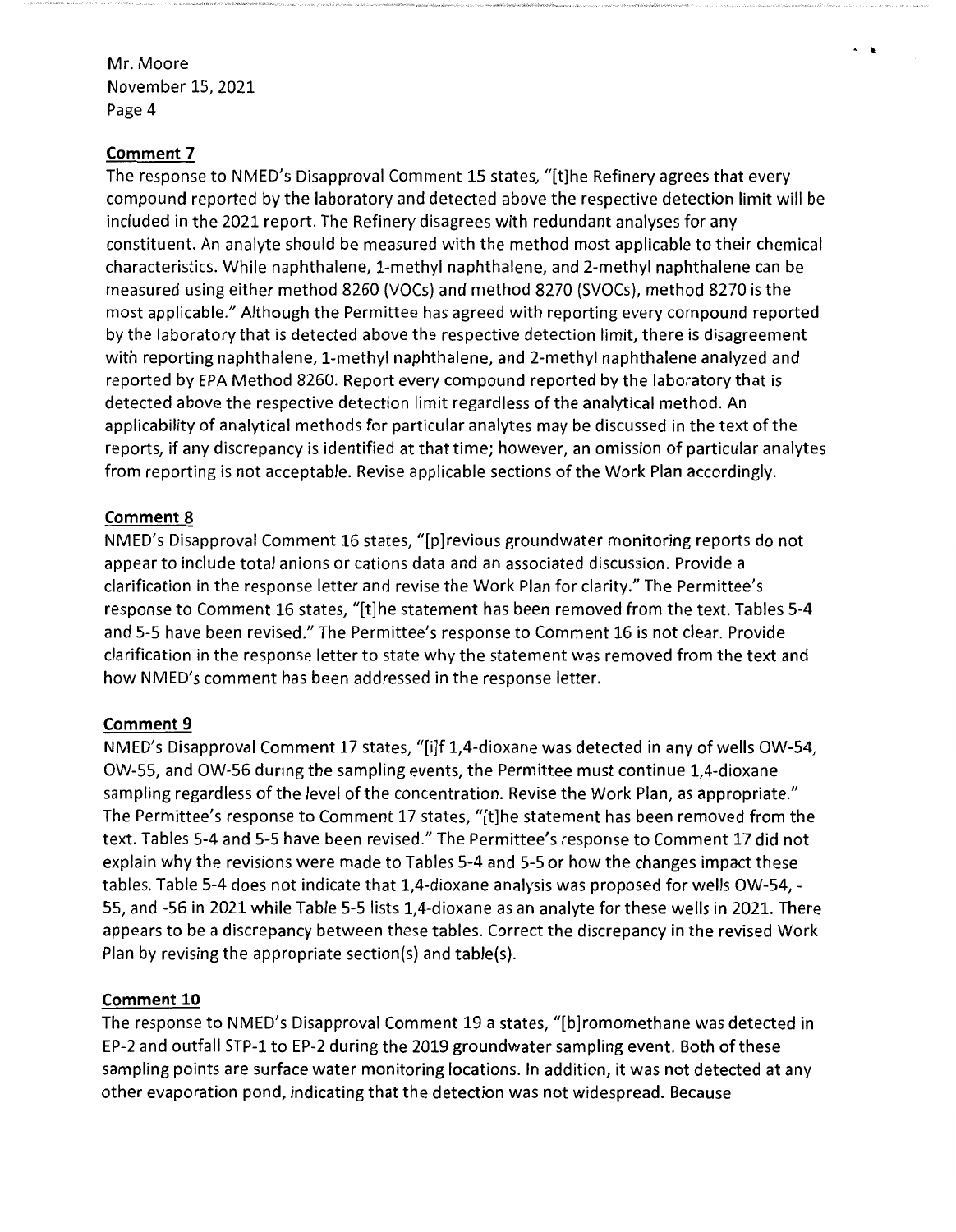bromomethane is localized to two surface water sample locations, there is no reason to assume that it is present in groundwater. Therefore, the Refinery maintains its position that it will not sample for bromomethane." Bromomethane is a highly volatile compound; therefore, it is not surprising to detect it in surface water samples because gaseous bromomethane can partition into surface water exposed to the atmosphere. Comment 5 of the NMED's September 28, 2021 Response to Approval with Modifications Annual Groundwater Monitoring Report Gallup Refinery  $-$  2019 states, "[t]he source of bromomethane may potentially be ethylene dibromide (EDB} detected at the Facility. As such, the Permittee must demonstrate that the detected bromomethane concentrations are not the result of Refinery operations. The Permittee must investigate the source of bromomethane or the Permittee must conduct pesticide analysis for samples collected from evaporation pond EP-2 using EPA Method 8081 in the upcoming groundwater monitoring work plan for the next two consecutive sampling events." If the Permittee chooses to conduct pesticide analysis for samples collected from evaporation pond EP-2 using EPA Method 8081 in the upcoming groundwater monitoring work plan for the next two consecutive sampling events, revise the Work Plan to address the comment. Otherwise, provide a date when a work plan to evaluate the source of bromomethane at the Facility will be submitted to NMED in the response letter.

### **Comment 11**

The response to NMED's Disapproval Comments 19b, c, and d states, "[a]lthough the natural attenuation report is due the same day as the annual groundwater monitoring work plan update, the Refinery believes that the potential for conflicting comments and responses for updating two reports with the same information is unnecessary. To ensure the natural attenuation evaluation remains as flexible as possible, i.e., wells and analytes can be modified based on the annual evaluation, and the annual groundwater workplan focuses on sitewide groundwater changes, the Refinery recommends keeping the two work plans separate. Therefore, natural attenuation monitoring in the hydrocarbon seep area is not included in the 2021 Facility Wide Ground Water Monitoring Work Plan and will not be included in future annual updates." For continuity, the Permittee must include the natural attenuation monitoring and sampling requirements in the annual groundwater monitoring work plan to track all of the reoccurring monitoring and sampling activities for each well. A section of the revised Work Plan may be dedicated to the natural attenuation monitoring activities, and the Permittee can then state in the Work Plan and the annual groundwater monitoring report that the analytical data and discussions for the natural attenuation evaluation will be submitted in the Natural Attenuation Assessment report. A somewhat similar approach is currently being utilized at the Bloomfield Terminal with the River Terrace Annual Report. In order to include all facility monitoring activities, all changes regarding monitoring/sampling frequency and analytical suites for every groundwater monitoring well must be provided in the annual groundwater monitoring work plan updates. This also includes the analyses of sulfide, the degradation products of MTBE, and the daughter products of vinyl chloride for pertinent wells as required by Comments 19 b, c, and d. The activities required by the NMED's January 26, 2021

€

...